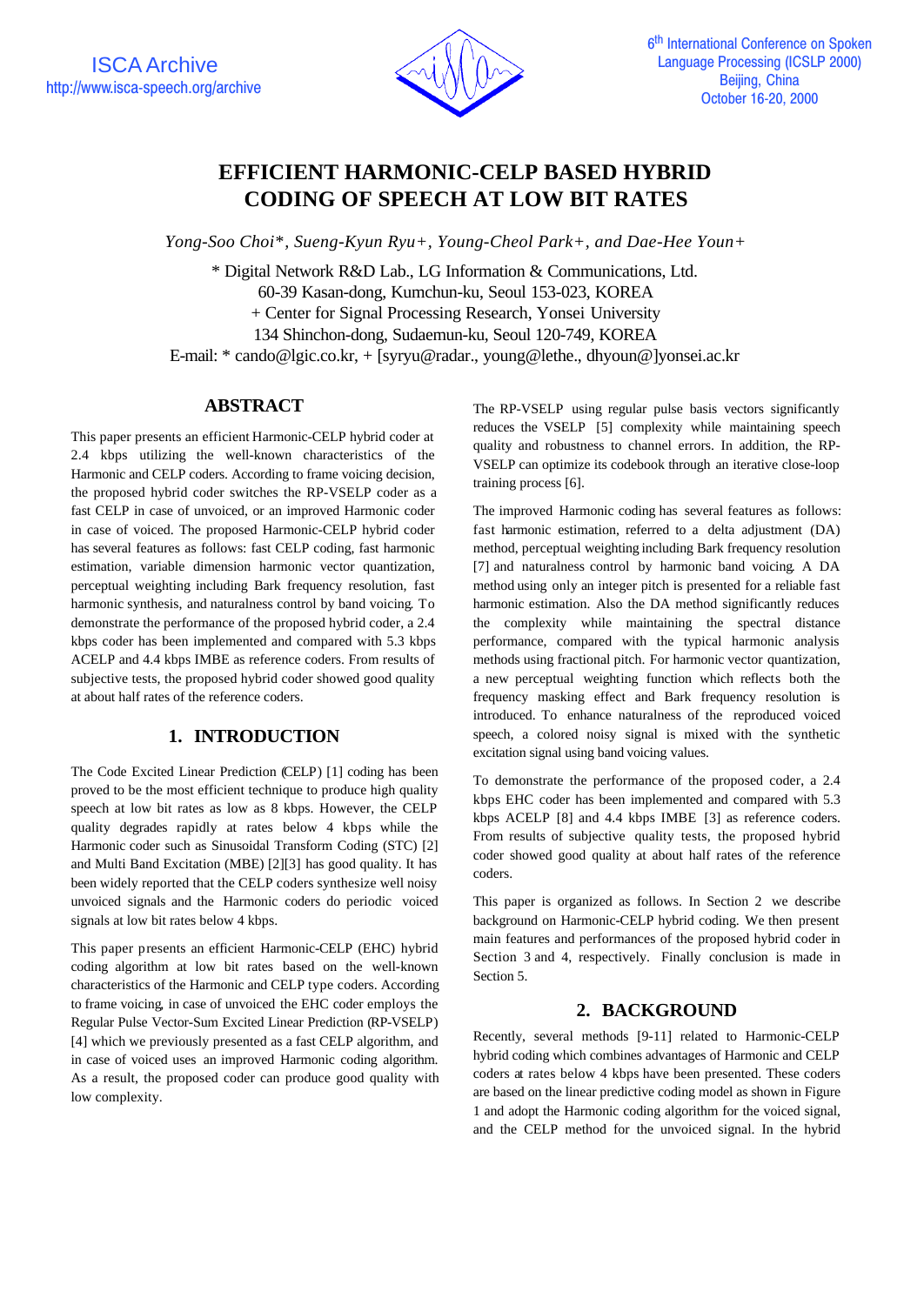coders, the typical CELP for unvoiced coding is commonly used. And in [10][11], DFT for harmonic estimation and in [9] pitch detection algorithm with long delay is used. Therefore the coders require high computational complexity for both voiced and unvoiced coding.



**Figure 1**. Simplified typical Harmonic-CELP hybrid model.

## **3. PROPOSED HARMONIC-CELP HYBRID CODER**

In this paper, to overcome problems of the conventional hybrid coders, an Efficient Harmonic-CELP (EHC) hybrid coder shown in Figure 2 and Figure 3 is proposed, utilizing the well-known characteristics of the Harmonic and CELP type coders.



**Figure 2**. Proposed EHC hybrid encoder.



**Figure 3**. Proposed EHC hybrid decoder.

According to frame voicing decision, the proposed EHC hybrid coder employs a fast CELP algorithm for an unvoiced frame, and an improved Harmonic coding algorithm for an unvoiced frame. As a result, the proposed coder can produce good quality with low complexity.

#### **3.1 LSP, Pitch and Voicing Decision**

Line Spectral Pair (LSP) parameters are quantized via the Predictive Multi-stage Split Vector Quantization (PMSVQ) method similar to that in [12]. This technique is made up of three subsequent procedures: inter-frame prediction, full dimension VQ, and half dimension split VQ. Multiple LSP codebooks are separately designed and used for unvoiced and voiced speeches.

The modified pitch algorithm based on the simple forward tracking in [13] effectively avoids pitch doubling or halving by adopting the local maxima comparison in [12] and adaptively taking the first window in case of consecutive voiced frames, otherwise the second window as the reference.

A frame voicing value is firstly decided by observing signal and background noise levels, and then corrected using open-loop pitch gain, zero-crossing rate, and peakiness. Practically the EHC coder operates differently according to the previous and next frame voicing values.

#### **3.2 Fast CELP Coding for Unvoiced Excitation**

The well-known fast CELP algorithm such as the ACELP [8][12] using a few unit pulses is not appropriate for the unvoiced coding. In the proposed coder, the unvoiced excitation is encoded by means of the RP-VSELP [4], which has non-unit regular pulse basis vectors. The RP-VSELP significantly reduces the conventional VSELP [5] complexity while maintaining speech quality and robustness to channel errors. In addition, the RP-VSELP can optimize its codebook through an iterative close-loop training process [6]. Figure 4 shows a diagram of the RP-VSELP codebook search process. In this paper, to keep the continuous energy contour at very low bit rates, the signal gain is estimated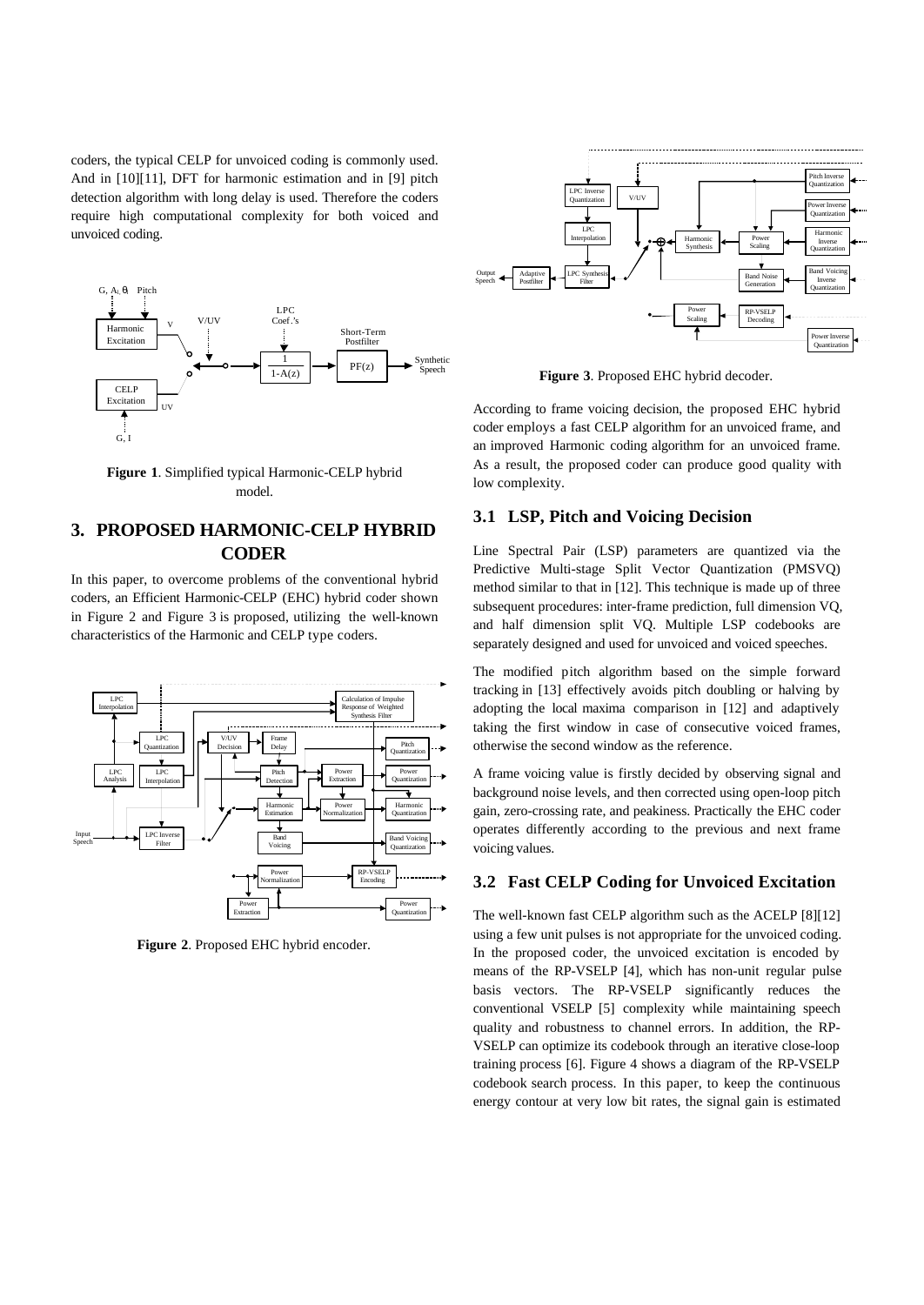and quantized in an open-loop fashion. Therefore, only the signal shape is encoded using the RP-VSELP.



**Figure 4**. Block diagram of the RP-VSELP encoder.

### **3.3 Improved Harmonic Coding for Voiced Excitation**

The improved Harmonic coding is proposed with the following features: fast harmonic estimation based on a Delta Adjustment (DA) method, Bark perceptual weighting for harmonic vector quantization and naturalness control by means of harmonic band voicing.

The DA method requiring only an integer pitch significantly reduces the complexity while maintaining the spectral distance performance, compared with the conventional harmonic estimation method [3][9] using a fractional pitch. Harmonic amplitude  $A_l(\Delta_l)$  is estimated by minimizing the mean squared error  $E_l(\Delta_l)$  between input spectrum  $X_w(m + \Delta_l)$  and synthetic excitation spectrum  $\hat{X}_w(m, \mathbf{w})$  using the following equations.

$$
E_{l}(\Delta_{l}) = \sum_{m=a_{l}}^{b_{l}} \left[ X_{w}(m+\Delta_{l}) \right] - \left| \hat{X}_{w}(m, \mathbf{w}_{0}) \right|^{2}, -d_{l} \leq \Delta_{l} \leq d_{l}, \qquad (1)
$$

$$
\hat{X}_{w}(m, \mathbf{w}_{0}) = A_{l} |W(m, \mathbf{w}_{0})|,
$$
\n(2)

$$
\Delta_l = \left[ \frac{\text{d}W_0}{L - 1} (l - 1) \right],\tag{3}
$$

$$
A_{i}(\Delta_{i}) = \frac{\sum_{m=a_{i}}^{b_{i}} |X_{w}(m+\Delta_{i})| |W(m, \mathbf{w}_{i})|}{\sum_{m=a_{i}}^{b_{i}} |W(m, \mathbf{w}_{i})|^{2}}.
$$
\n(4)

In (2),  $W(m, w)$  is a window spectrum. Figure 5 shows a harmonic estimation process based on the proposed DA method.



**Figure 5**. LPC residual spectrum and band voicing.

Complexity of the conventional method and the proposed method is on the average 13:1 from 4: 1 to 19:1. And spectral distortion between the conventional method and the proposed method is 0.1 dB that means the indistinguishable subjective quality degradation.

Estimated harmonic amplitudes are normalized and then converted with a fixed dimension by using the dimension conversion method [9]. Finally those are perceptually weighted vector quantized. This process is shown in Figure 6.



**Figure 6**. Harmonic amplitude quantization.

For harmonic vector quantization, new perceptual weighting is proposed. The proposed weighting function adds the psycoacoustic effect *w<sup>b</sup>* derived from Bark frequency resolution  $\Omega(f)$  [7] to the conventional perceptual weighting [2].

$$
w_b = \left[\frac{\partial \Omega(f)}{\partial f}\Big|_{f=f_j}\right]^{c} \approx \left[\Omega(f) - \Omega(f_{j-1})\right]^{c}, 1 \le j \le D,
$$
\n<sup>(5)</sup>

$$
\Omega(f) = 6\log\left(\frac{f}{600} + \left(\left(\frac{f}{600}\right)^2 + 1\right)^{0.5}\right) \quad 0 \le f \le \frac{f_s}{2},\tag{6}
$$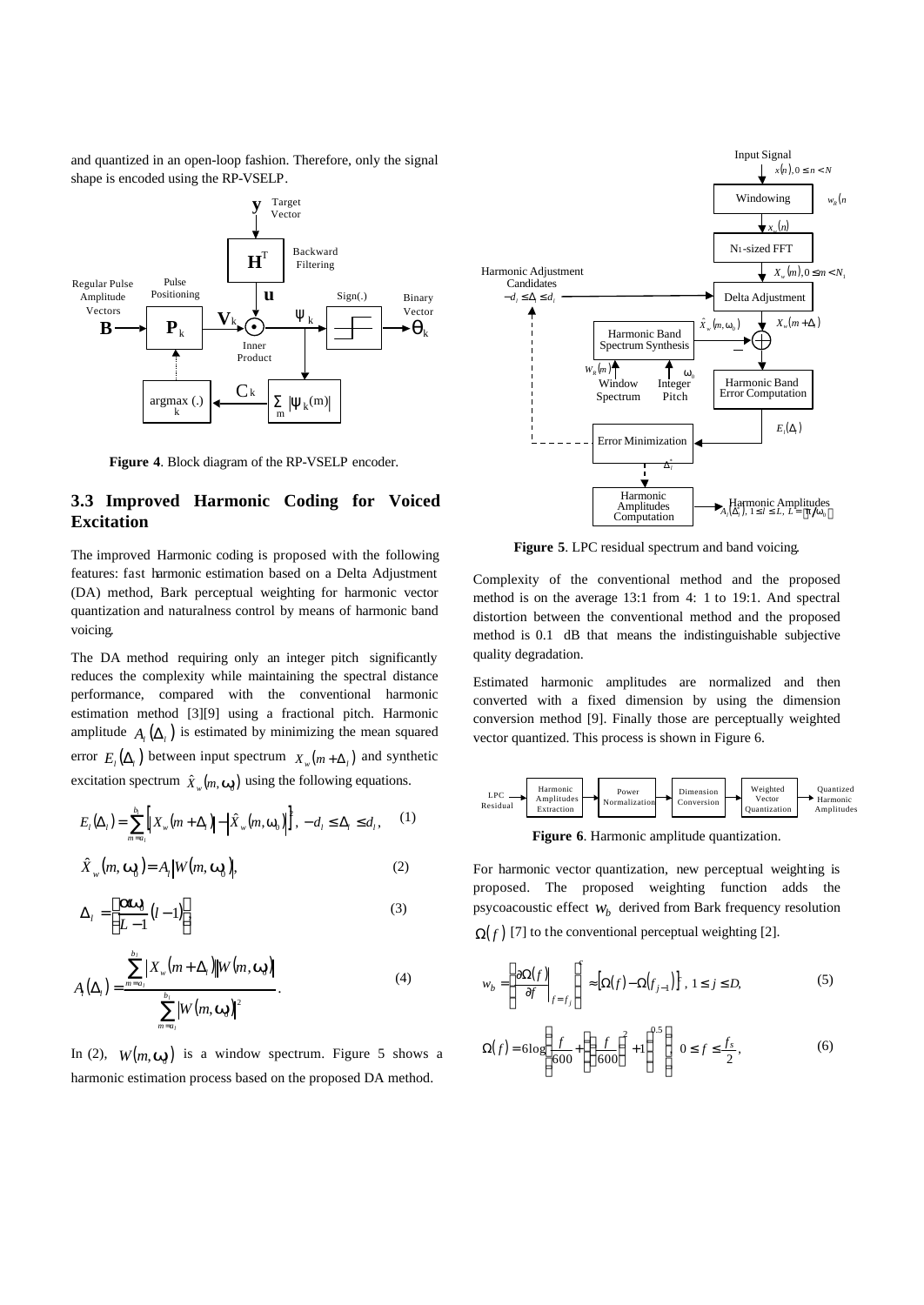In (5),  $f_j = \frac{f}{2D}$  and *c* controls the slope of the weighting curve.

At each harmonic band to control naturalness of the reproduced speech, band voicing values are computed by the following equation.

$$
BV_{l} = 1 - E_{l} = 1 - \frac{\sum_{m=a_{l}}^{b_{l}} \left\|X_{w}(m + \Delta_{l})\right\| - \left|\hat{X}_{w}(m, \mathbf{w}_{0})\right\|^{2}}{\sum_{m=a_{l}}^{b_{l}} \left|X_{w}(m + \Delta_{l})\right|^{2}}
$$
(7)

Figure 7 shows an example of the input LPC residual spectrum and the band voicing obtained by (7).



**Figure 7**. LPC residual spectrum and band voicing.

The band voicing vector is converted with a fixed dimension and then vector quantized.

In the decoder, the colored noise to be added to the synthetic harmonic excitation signal is generated by modifying a white gaussian noise spectrum using the harmonic amplitude and band voicing vectors.

The voiced excitation signal is synthesized by using the fast harmonic synthesis method based on over-sampling, time alignment and down-sampling [9].

### **4. EXPERIMENTAL RESULTS**

To demonstrate performance of the proposed hybrid coding algorithm, we have implemented a 2.4 kbps EHC coder with a bit allocation shown in Table 1. The implemented coder has 25 ms frame (200 samples at 8 kHz), 10 ms lookahead , 10 ms lookback. LPC parameters that are analyzed using 25 ms hamming window are converted to LSP and weighted vector quantized using separate codebooks, according to frame voicing. For an unvoiced frame, the frame is divided into four subframes. At each subframe, an open-loop LPC excitation power is 4-bit non-uniform scalar quantized, and the excitation shape is vector quantized using a 5 bit RP-VSELP codebook. For a voiced frame, pitch is 6 bit nonuniform scalar quantized. Harmonic excitation power is 5-bit scalar quantized in an open-loop fashion, and harmonic amplitude

vector is 5-bit vector quantized twice a frame. But band voicing vector is 3-bit vector quantized once a frame.

**Table 1**. Bit allocation.

|                     | Unvoiced   | Voiced     |
|---------------------|------------|------------|
| <b>LPC</b>          | 23         | 24         |
| V/UV                |            |            |
| Pitch               |            | 6          |
| Power               | $4\times4$ | $5\times2$ |
| Shape               | $5\times4$ | $8\times2$ |
| <b>Band Voicing</b> |            | 3          |
| Total Bits / 25ms   | 60         | 60         |

Subjective MOS (Mean Opinion Score) test was performed and its results is shown in Table 2. Form the results, we can see that the proposed 2.4 kbps EHC coder has good quality comparable to that of the 4.4 kbps IMBE.

**Table 2**. Results of the MOS test.

|        | 5.3 kbps<br><b>ACELP</b> | 4.4 kbps<br><b>IMBE</b> | 2.4 kbps<br><b>EHC</b> |
|--------|--------------------------|-------------------------|------------------------|
| Female | 3.35                     | 3.20                    | 3.16                   |
| Male   | 3.65                     | 3.15                    | 3.23                   |

### **5. CONCLUSION**

An efficient Harmonic-CELP hybrid coding algorithm utilizing the well-known characteristics of the Harmonic and CELP coders has been proposed. The proposed hybrid coder employs the RP-VSELP coder as a fast CELP in case of unvoiced, or an improved Harmonic coder in case of voiced. Features of the new coder are simple pitch detection, fast harmonic estimation, variable dimension harmonic vector quantization, perceptual weighting including Bark frequency resolution, fast harmonic synthesis, and naturalness control by harmonic band voicing. From results of subjective tests, the proposed hybrid coder demonstrated good quality with reasonable complexity at about half rates of the reference coders.

#### **6. REFERENCES**

- [1] M. R. Schroeder and B. S. Atal, "Code-Excited Linear Prediction (CELP): High Quality Speech at Very Low Bit Rates," *IEEE Proc. Int. Conf. Acoust. Speech and Signal Proc*., pp.25.1.1-25.1.4, 1985.
- [2] W. B. Kleijn and K. K. Paliwal, *Speech Coding and Synthesis*, Elsevier, 1995.
- [3] *IMBE Vocoder Description*, DVSI, Jul. 1993.